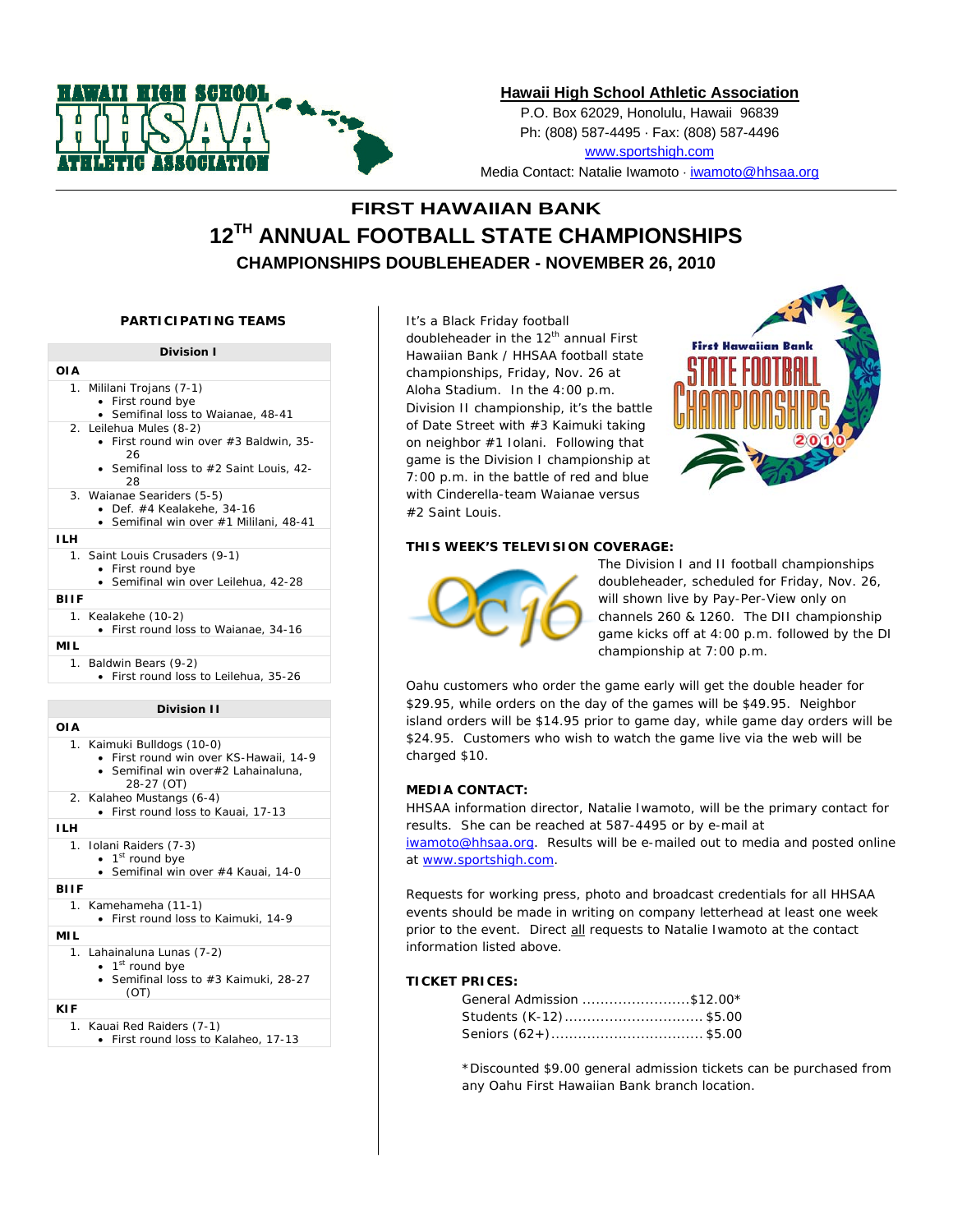#### **THIS WEEK'S RADIO COVERAGE:**



Starcomm Sports Radio will also broadcast both championship games on Friday, Nov. 26. For the Division II championship at

4:00 p.m., Jim Oshiro will provide play-by-play with Moanalua Head Coach Arnold Martinez providing color commentary. In the Division I championship game at 7:00 p.m., Lad Panis will do the play-by-play and David Hallums will provide the color commentary. Mark Veneri will report from the sideline for both championship games. The championship games will be broadcast statewide on all island stations - ESPN 1500, ESPN 550, KHLO AM 850/KKON AM 790 & KJMQ 98.1 FM.

The broadcast will also be streaming audio online at www.starcommsportsradio.com.

## **HOME/VISITOR/SIDELINE:**

## **PARKING INFORMATION:**

Parking fee is \$2.00 per car and \$15.00 per bus/limousine.

The Main Salt Lake Gate #1 and the Halawa Gate #3 will open at 3:00 p.m. The Lower Salt Lake Gate #4 will open at 6:00 p.m.

#### **TURNSTILE GATE INFORMATION:**

Turnstile gates  $#1, #4, #5$  and  $#8$  will open for entry at 3:00 p.m.

#### **NATIONAL ANTHEM & HAWAII PONO'I:**

Performing the National Anthem and Hawaii Pono'i prior to the start of the Division I championship will be the Saint Louis School band.

#### **KRAFT SHOP AND SCORE:**

Kraft Foods Hawaii in partnership with Times Supermarket will make a presentation at halftime of the Division I championship game to the top point-earning school in the Kraft Shop and Score promotion. The 46 participating schools divide up \$100,000 worth of credit based on percentage of points each school receives through Times' Royal Card program. The credit can be used to purchase much needed uniforms and equipment from Adidas for the schools' athletic programs. This is the 10<sup>th</sup> year of the program.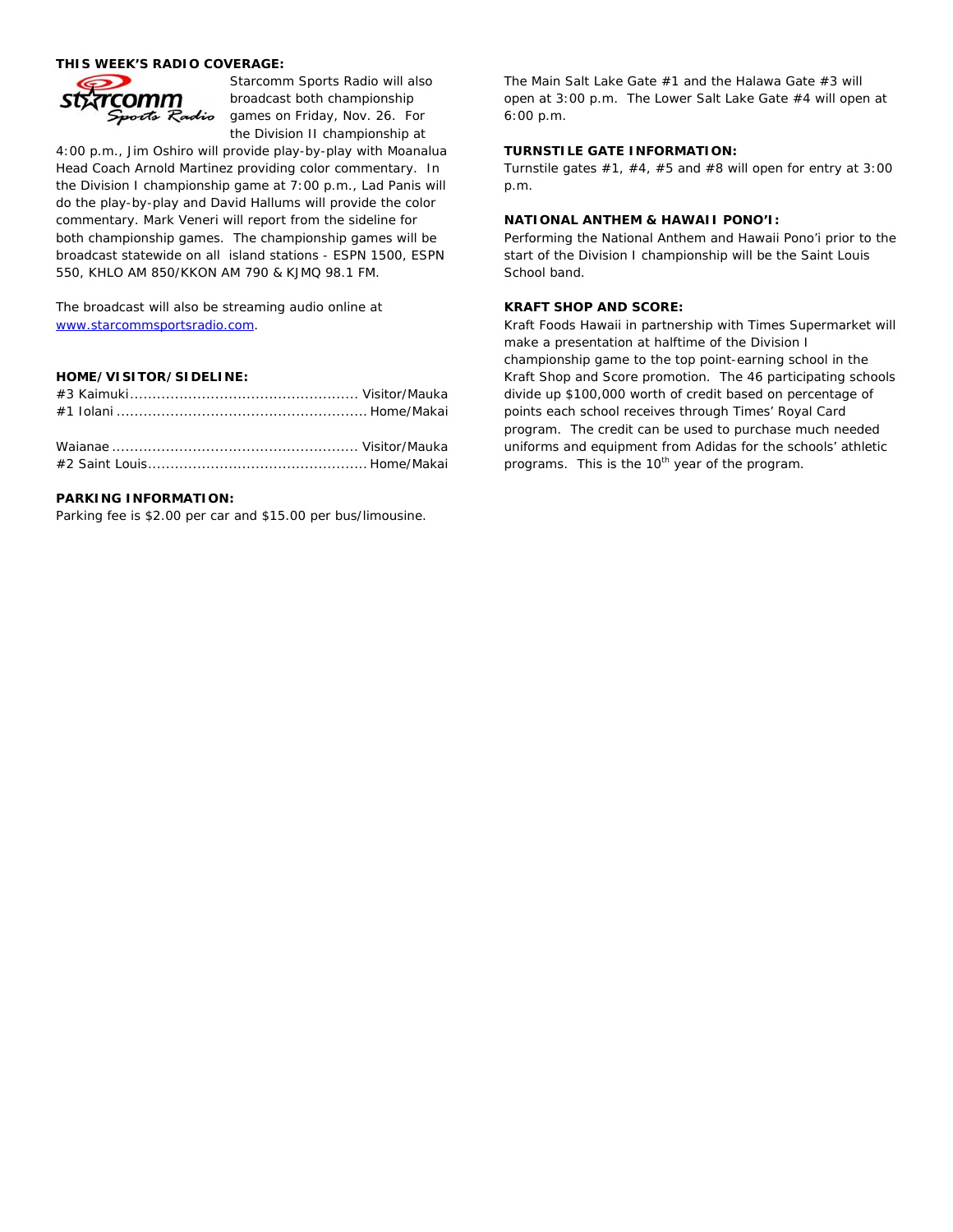

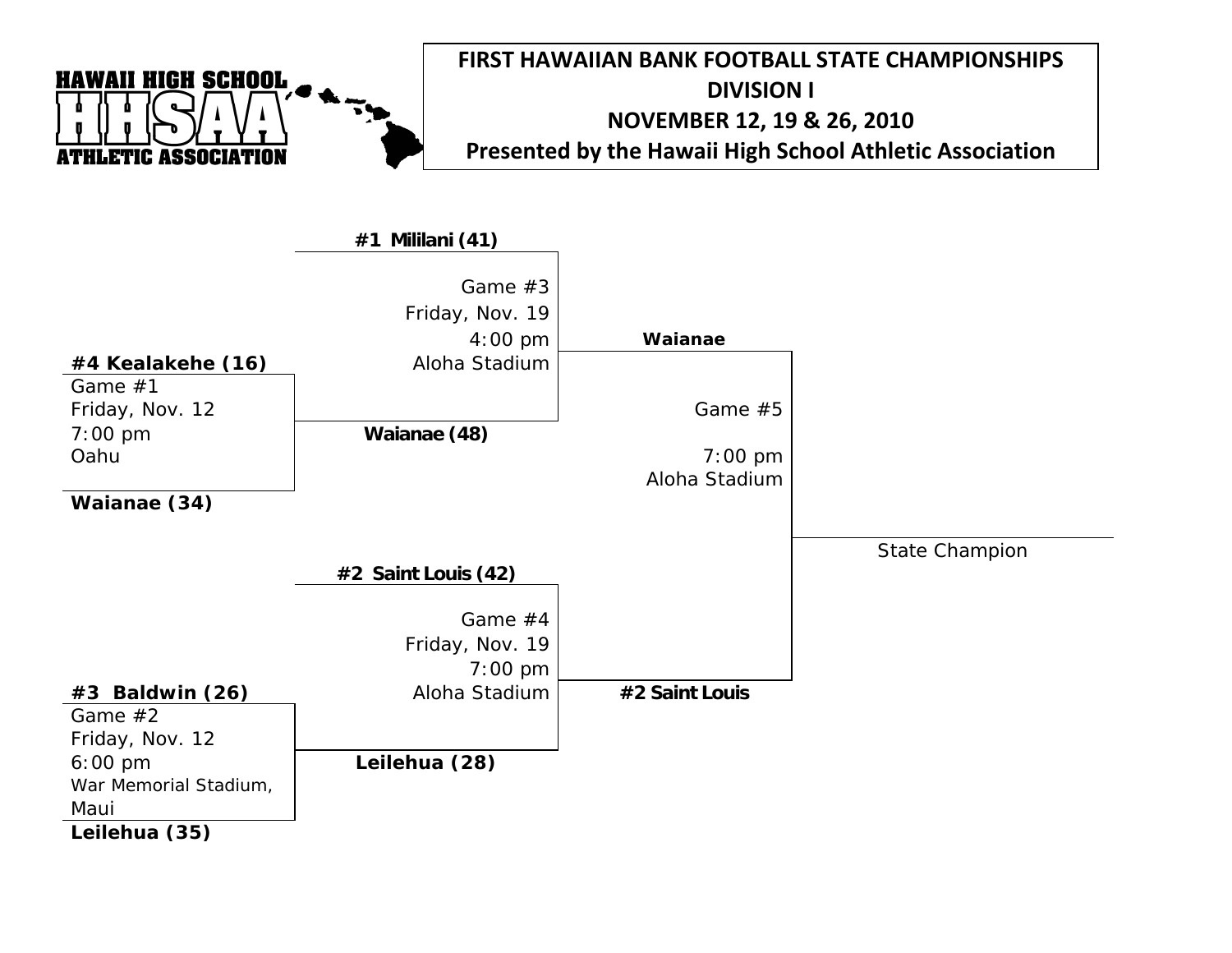

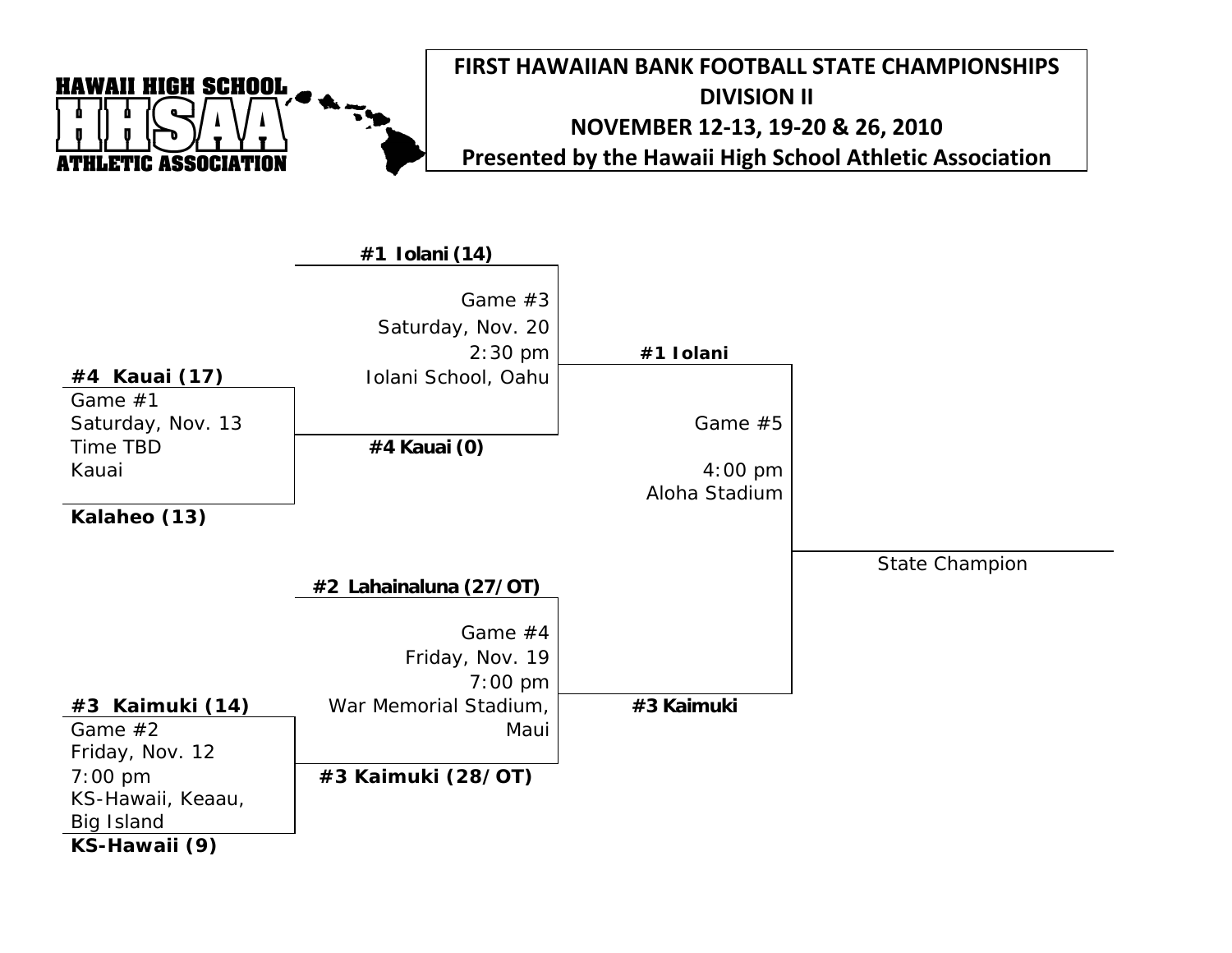## **HHSAA FOOTBALL CHAMPIONSHIP RECORDS**

| Year | Champion    | League | Head Coach     | <b>Score</b> | Runner-up   | Attendance / Stadium | <b>Semifinalists</b> |
|------|-------------|--------|----------------|--------------|-------------|----------------------|----------------------|
| 1999 | Saint Louis | ILH    | Cal Leel       | 19-0         | Kahuku      | 10.864 / Aloha       | Baldwin, Waimea      |
| 2000 | Kahuku      | OIA    | Siuaki Livai   | $26 - 20$    | Saint Louis | 14.267 / Aloha       | Kaimuki, Waianae     |
| 2001 | Kahuku      | OIA    | Siuaki Livai   | $21 - 14$    | Saint Louis | 24.841 / Aloha       | Kailua, Waimea       |
| 2002 | Saint Louis | ILH    | Delbert Tengan | $34 - 15$    | Castle      | 10.935 / Aloha       | McKinley, Waimea     |

## **HHSAA FOOTBALL CHAMPIONSHIP RECORDS – DIVISION I**

| Year | Champion       | League     | Head Coach    | <b>Score</b> | Runner-up   | Attendance * / Stadium | Semifinalists        |
|------|----------------|------------|---------------|--------------|-------------|------------------------|----------------------|
| 2003 | Kahuku         | OIA        | Siuaki Livai  | $27 - 26$    | Saint Louis | 15.061 / Aloha         | Baldwin, Farrington  |
| 2004 | Kamehameha     | ILH        | Kanani Souza  | $28 - 7$     | Leilehua    | 17.757 / Aloha         | Kahuku, Lahainaluna  |
| 2005 | Kahuku         | OIA        | Siuaki Livai  | $28 - 21$    | Punahou     | 24.667 / Aloha         | Baldwin, Waianae     |
| 2006 | Kahuku         | OIA        | Reggie Torres | 7-6          | Saint Louis | 18,870 / Aloha         | Baldwin, Waianae     |
| 2007 | Leilehua       | OIA        | Nolan Tokuda  | $20 - 16$    | Saint Louis | 15.583 / Aloha         | Baldwin, Waianae     |
| 2008 | Punahou        | <b>ILH</b> | Kale Ane      | $38 - 7$     | Leilehua    | 25.571 / Aloha         | Farrington, Kahuku   |
| 2009 | Kamehameha ILH |            | David Stant   | $34 - 21$    | Kahuku      | 21.661 / Aloha         | Farrington, Leilehua |

## **HHSAA FOOTBALL CHAMPIONSHIP RECORDS – DIVISION II**

| Year | Champion           | League     | Head Coach       | <b>Score</b> | Runner-up   | Attendance * / Stadium | Semifinalists         |
|------|--------------------|------------|------------------|--------------|-------------|------------------------|-----------------------|
| 2003 | Aiea               | <b>OIA</b> | Wendell Say      | $9 - 7$      | Damien      | 15.061 / Aloha         | Lahainaluna, Waimea   |
| 2004 | Campbell           | OIA        | Tumoana Kenessey | $28 - 7$     | Iolani      | 17.757 / Aloha         | Hawaii Prep, Kauai    |
| 2005 | Iolani             | <b>ILH</b> | Wendell Look     | $34 - 20$    | Radford     | 24.667 / Aloha         | KS-Maui, Moanalua     |
| 2006 | King Kekaulike MIL |            | J.W. Kenton      | $33 - 20$    | Kauai       | 18,870 / Aloha         | Iolani, Waipahu       |
| 2007 | Iolani             | ILH.       | Wendell Look     | $28 - 21$    | Lahainaluna | 15,583 / Aloha         | Kaimuki, Kauai        |
| 2008 | Iolani             | ILH.       | Wendell Look     | $35 - 20$    | Radford     | 25.571 / Aloha         | Campbell, Lahainaluna |
| 2009 | Iolani             | ILH        | Wendell Look     | $24 - 17$    | Kauai       | 21.661 / Aloha         | Aiea, Hawaii Prep     |

\*Attendance figures listed from 2003-present are for DI/DII doubleheaders.

#### **OAHU PREP BOWL RECORDS**

| Date | Champion    | Runner-up   | Score     | Venue            | Attendance |
|------|-------------|-------------|-----------|------------------|------------|
| 1998 | Saint Louis | Kahuku      | 28-20     | Aloha Stadium    | 20,959     |
| 1997 | Saint Louis | Waianae     | $27 - 0$  | Aloha Stadium    | 23,973     |
| 1996 | Saint Louis | Waianae     | $7 - 0$   | Aloha Stadium    | 16,094     |
| 1995 | Saint Louis | Kahuku      | $27 - 26$ | Aloha Stadium    | 29,129     |
| 1994 | Saint Louis | Kahuku      | $26 - 20$ | Aloha Stadium    | 25,838     |
| 1993 | Saint Louis | Kahuku      | $37 - 22$ | Aloha Stadium    | 21,114     |
| 1992 | Saint Louis | Waianae     | $35 - 7$  | Aloha Stadium    | 19,202     |
| 1991 | Saint Louis | Waianae     | $36 - 6$  | Aloha Stadium    | 21,169     |
| 1990 | Saint Louis | Farrington  | $38-3$    | Aloha Stadium    | 29,362     |
| 1989 | Saint Louis | Kahuku      | $35 - 18$ | Aloha Stadium    | 22,219     |
| 1988 | Saint Louis | Waianae     | $49 - 7$  | Aloha Stadium    | 18,752     |
| 1987 | Saint Louis | Waianae     | $35 - 0$  | Aloha Stadium    | 17,029     |
| 1986 | Saint Louis | Waianae     | $49-6$    | Aloha Stadium    | 15,922     |
| 1985 | Pac-Five    | Waianae     | $56 - 7$  | Aloha Stadium    | 16,894     |
| 1984 | Leilehua    | Saint Louis | $10 - 0$  | Aloha Stadium    | 27,449     |
| 1983 | Saint Louis | Nanakuli    | $15 - 12$ | Aloha Stadium    | 27,665     |
| 1982 | Pac-Five    | Waianae     | $14 - 7$  | Aloha Stadium    | 24,090     |
| 1981 | Radford     | Saint Louis | $14 - 2$  | Aloha Stadium    | 22,235     |
| 1980 | Iolani      | Waianae     | $7 - 7$   | Aloha Stadium    | 31,484     |
| 1979 | Kaiser      | Kamehameha  | $27 - 7$  | Aloha Stadium    | 26,619     |
| 1978 | Waianae     | Kamehameha  | $14-6$    | Aloha Stadium    | 32,812     |
| 1977 | Waianae     | Punahou     | $27 - 6$  | Aloha Stadium    | 30,793     |
| 1976 | Kamehameha  | Radford     | $46 - 6$  | Aloha Stadium    | 26,666     |
| 1975 | Kamehameha  | Waianae     | $20 - 14$ | Aloha Stadium    | 30,201     |
| 1974 | Kamehameha  | Leilehua    | $20 - 19$ | Honolulu Stadium | 11,955     |
| 1973 | Waianae     | Saint Louis | $6 - 0$   | Honolulu Stadium | 18,717     |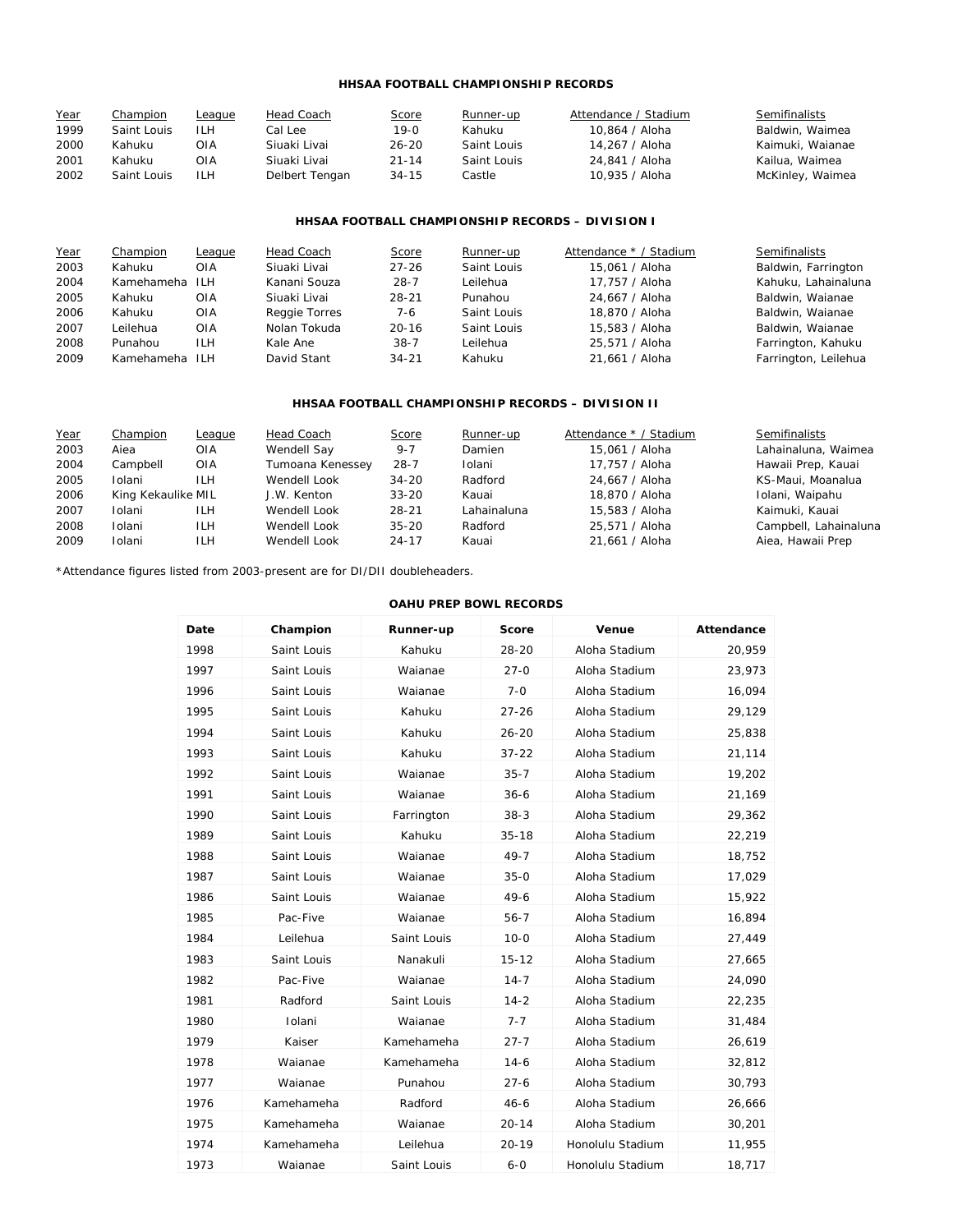## ROSTERS – DIVISION I

**SAINT LOUIS CRUSADERS** 

| г              | D              |                    | POS       | HТ   | WT  | YR |
|----------------|----------------|--------------------|-----------|------|-----|----|
| 1              | 1              | King Patrocinio    | <b>WR</b> | 5'5  | 160 | 12 |
| $\overline{c}$ | $\overline{2}$ | Layson Aliviado    | <b>WR</b> | 5'8  | 170 | 12 |
| 3              | 3              | Leland Gomez       | DB        | 5'9  | 175 | 12 |
| 4              | $\overline{4}$ | Ricky Ahlo-Pinera  | <b>WR</b> | 5'4  | 155 | 10 |
| 5              | 5              | JeremyTabuyo       | <b>WR</b> | 6'0  | 180 | 10 |
| 6              | 6              | Walter Contrades   | DB        | 5'10 | 185 | 12 |
| $\overline{7}$ | $\overline{7}$ | Eli Biondine       | LB        | 6'0  | 215 | 11 |
| 8              | 8              | Marcus Mariota     | QB        | 6'5  | 190 | 12 |
| 9              | 9              | Aaron Goo          | <b>WR</b> | 5'9  | 170 | 11 |
| 10             | 10             | Joshua Tupua       | <b>WR</b> | 5'10 | 190 | 12 |
| 11             | 11             | Teva Starr         | TE        | 6'2  | 205 | 12 |
| 12             | 12             | Quinn Arakawa      | WR        | 5'8  | 165 | 12 |
| 13             | 13             | Kawena Ortiz       | LB        | 5'11 | 215 | 12 |
| 14             | 14             | Jared Tomaszek     | <b>WR</b> | 5'8  | 170 | 12 |
| 15             | 15             | Uakea Street       | DB        | 5'10 | 175 | 11 |
| 16             | 16             | Kawai Mook-Garcia  | QB        | 5'10 | 160 | 10 |
| 17             | 17             | Drew Duarte        | LB        | 5'9  | 185 | 10 |
| 18             | 18             | Duke Bukoski       | WR/QB     | 6'2  | 190 | 12 |
| 19             | 19             | Mason Kaui         | <b>WR</b> | 5'10 | 170 | 11 |
| 20             | 20             | Elijah McShane     | RB        | 5'9  | 185 | 12 |
| 21             | 21             | Jesse Correa       | DB/K      | 5'10 | 180 | 12 |
| 22             | 22             | <b>Taylor Troy</b> | WR        | 5'10 | 175 | 12 |
| 23             | 23             | Clement Kekoolani  | <b>WR</b> | 5'8  | 170 | 12 |
| 24             | 24             | Bronson Yim        | DB        | 5'10 | 180 | 12 |
| 25             | 25             | Keanu Mook-Garcia  | <b>RB</b> | 5'9  | 175 | 12 |
| 26             | 26             | Chad Duyag         | DB        | 6'3  | 180 | 12 |
| 27             | 27             | <b>Blaze Tom</b>   | QB        | 5'8  | 180 | 11 |
| 28             | 28             | Derek Nakasato     | <b>RB</b> | 5'8  | 180 | 12 |
| 29             | 29             | Kekoa Saunoa       | DB        | 5'9  | 175 | 12 |
| 30             | 30             | Matthew Tseu       | DB        | 5'6  | 170 | 11 |
| 31             | 31             | Lee-Jun Kalawaia   | DB        | 5'10 | 170 | 12 |
| 32             | 32             | Harold Lee         | DB        | 5'9  | 185 | 12 |
| 33             | 33             | Jason Nagai        | RB        | 5'8  | 180 | 12 |
| 34             | 34             | Tijuana Russell    | RB        | 5'9  | 200 | 11 |
| 35             | 35             | Joseph Estioco     | DB        | 5'8  | 170 | 11 |
| 36             | 36             | Lannery Purcell    | DB        | 5'9  | 180 | 11 |
| 39             | 39             | David Pimental     | RB        | 5'9  | 180 | 11 |
| 40             | 40             | James Lewis        | TE.       | 6'1  | 215 | 12 |
| 41             | 41             | Kaimi Umebayashi   | <b>RB</b> | 5'9  | 200 | 10 |
| 43             | 43             | Carson Coen        | DB        | 5'10 | 175 | 12 |
| 44             | 44             | Bronson Biven      | LB        | 5'9  | 190 | 12 |
| 45             | 45             | Dallas Tuumalo     | TE.       | 5'10 | 220 | 11 |
| 46             | 46             | Makana Yabuno      | DB        | 5'9  | 170 | 11 |
| 47             | 47             | Brock Namuo        | DB        | 6'3  | 175 | 11 |
| 48             | 48             | Starr Sua          | LB        | 6'1  | 220 | 12 |
| 49             | 49             | Nicholas Smith     | DB        | 6'2  | 180 | 11 |

| L  | D  |                         | POS       | HТ    | WT  | ΥR |
|----|----|-------------------------|-----------|-------|-----|----|
| 50 | 50 | <b>Blane Kanae</b>      | LВ        | 5'10  | 215 | 12 |
| 52 | 52 | Kameron Muraoka-Aiwohi  | LВ        | 5'9   | 195 | 11 |
| 53 | 53 | Jordan Teets            | LВ        | 5'10  | 180 | 11 |
| 55 | 55 | Kelii Copp              | OL        | 6'1   | 240 | 12 |
| 56 | 56 | Juda Parker             | DL        | 6'4   | 245 | 12 |
| 57 | 57 | Brandon Velasco         | DB        | 5'9   | 175 | 12 |
| 58 | 58 | Zane DeMello            | LВ        | 6'0   | 215 | 12 |
| 59 | 59 | Sean Chang              | LВ        | 5'9   | 180 | 12 |
| 60 | 60 | Don Jack Bird           | OL        | 5'11  | 260 | 11 |
| 61 | 61 | Ikaiah Simeona          | DL        | 6'0   | 220 | 11 |
| 62 | 62 | Paulay Asiata           | OL        | 6'5   | 300 | 12 |
| 63 | 63 | Landon Uchida           | DL        | 6'2   | 195 | 12 |
| 64 | 64 | Sione Keni              | OL        | 6'3   | 240 | 11 |
| 65 | 65 | <b>Houston Clemente</b> | OG        | 6'5   | 275 | 12 |
| 66 | 66 | Lutena Falatea          | DL        | 5'10" | 265 | 10 |
| 67 | 67 | Makana Toledo           | OL        | 6'3   | 260 | 10 |
| 68 | 68 | Jaxon Nobriga           | OL        | 6'1   | 215 | 11 |
| 69 | 69 | Kaena Paikai            | DL        | 6'0   | 220 | 11 |
| 71 | 71 | Quinn Baker             | DB        | 5'8   | 180 | 12 |
| 72 | 72 | Michael Fanning         | <b>OL</b> | 5'10  | 215 | 10 |
| 73 | 73 | Alexander Fraser        | OL        | 6'3   | 230 | 11 |
| 74 | 74 | Maxi Miyashita          | OL        | 6'4   | 300 | 12 |
| 75 | 75 | Nicholas Miller         | OL        | 6'1   | 230 | 12 |
| 76 | 76 | Andrew Baltazar         | K         | 5'6   | 150 | 11 |
| 77 | 77 | Reeve Koehler           | OL        | 6'4   | 270 | 10 |
| 79 | 79 | Johnathan Greig         | OL        | 6'0   | 245 | 11 |
| 80 | 80 | Trevor Suzuki           | TE.       | 6'0   | 180 | 11 |
| 81 | 81 | Joseph Kea              | <b>WR</b> | 5'10  | 175 | 11 |
| 82 | 82 | Spencer Slom            | <b>WR</b> | 5'7   | 165 | 12 |
| 83 | 83 | Kyle Wilson             | <b>WR</b> | 5'9   | 175 | 12 |
| 84 | 84 | Joel Letoto             | WR        | 5'9   | 170 | 11 |
| 85 | 85 | Sean Tolentino          | <b>WR</b> | 5'8   | 180 | 12 |
| 86 | 86 | Frank Flores            | DB        | 5'10  | 175 | 11 |
| 87 | 87 | Acen Cabral             | <b>WR</b> | 6'2   | 190 | 11 |
| 88 | 88 | Jaron Hall-Monis        | DL        | 6'0   | 195 | 10 |
| 89 | 89 | Joseph Kanoa            | TE.       | 6'3   | 215 | 12 |
| 90 | 90 | Alexander Auelua        | DL        | 6'4   | 230 | 11 |
| 91 | 91 | Pio Faamatau            | DL        | 5'9   | 250 | 11 |
| 92 | 92 | Kamalei Correa          | DL        | 6'3   | 220 | 10 |
| 93 | 93 | Abraham Hall            | DL        | 6'1   | 250 | 11 |
| 94 | 94 | Andrew Leae             | DL        | 6'3   | 250 | 12 |
| 95 | 95 | Na'Alii Robins          | DL        | 6'3   | 245 | 12 |
| 96 | 96 | Marcus Rodrigues        | <b>DL</b> | 6'0   | 240 | 12 |
| IR | IR | Paula Kava              | DL        | 6'0"  | 230 | 11 |

#### Head coach: Darnell Arceneaux

Asst. coaches: KeliVinny Passas, Matt Wright, Ryan Shimabukuro, Sale Isaia, La'anui Correa, Ricky Lumford, Keao Monteilh, John Kauka, Leonard Lau, Reid Hasegawa, Anthony Arceneaux, Alapai Andrews, Chris Brown, Kama McKeague, Sione Thompson, Danny Essner, Ira Wallace, Kimo Naehu, Mark Lau, Sam Taulealea, Frank Lacaden, Dave O'Connor.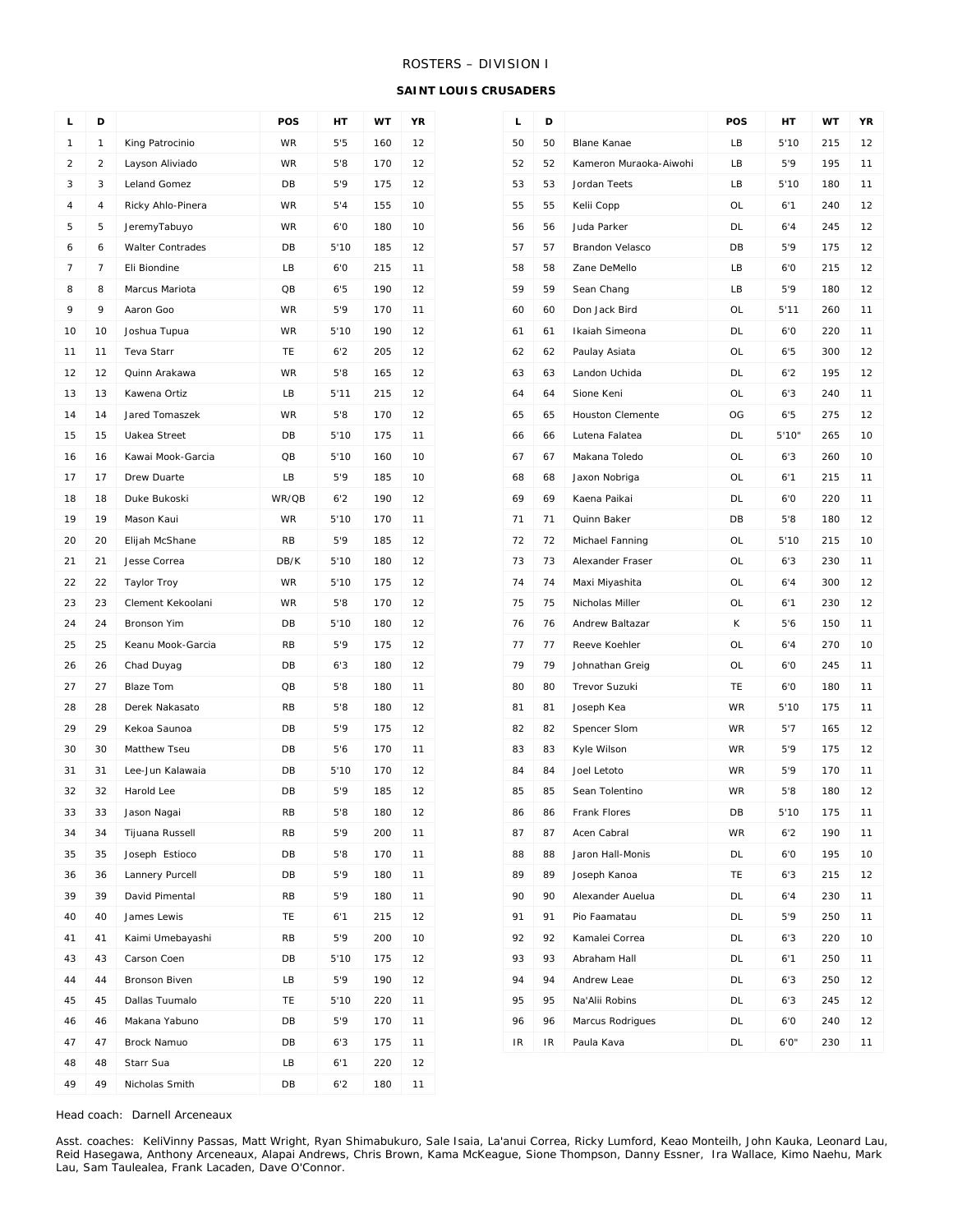# ROSTERS – DIVISION I

#### **WAIANAE SEARIDERS**

| Г              | D              |                          | POS       | НT          | WT  | ΥR |
|----------------|----------------|--------------------------|-----------|-------------|-----|----|
| 3              | 3              | James Wilson             | QB        | 5'10        | 160 | 12 |
| 4              | 4              | Hookena Kamana           | <b>WR</b> | $6^{\circ}$ | 155 | 12 |
| 5              | 5              | Kainoa Kauwalu           | LB        | 5'9         | 215 | 12 |
| $\overline{7}$ | $\overline{7}$ | Josh Naki                | DB        | 5'10        | 145 | 12 |
| 8              | 8              | Alan Ibanes              | DB        | 5'9         | 165 | 11 |
| 9              | 9              | Eldridge Kuiee           | DB        | 5'10        | 165 | 12 |
| 10             | 10             | Jordan Hussey            | DB        | 5'8         | 150 | 10 |
| 11             | 11             | Newton Kuresa            | DB        | 5'6         | 130 | 11 |
| 12             | 12             | Alberto Sandobal         | DB        | 5'4         | 150 | 12 |
| 14             | 14             | Puletua Wilson           | QB        | 6'1         | 185 | 12 |
| 15             | 15             | <b>Austin Reese</b>      | QB        | 5'11        | 195 | 11 |
| 18             | 18             | Devon Seabrooks          | QB        | 6'1         | 165 | 11 |
| 20             | 20             | Travis Tabangcura        | DB        | 5'8         | 140 | 12 |
| 21             | 21             | Leighton Panui           | <b>RB</b> | 5'10        | 180 | 11 |
| 22             | 22             | Kanekapila Hussey        | <b>RB</b> | 5'6         | 145 | 12 |
| 23             | 23             | Bryson Panui             | RB        | 5'11        | 185 | 12 |
| 24             | 24             | Jaylen Mitchell          | <b>RB</b> | 5'7         | 175 | 10 |
| 25             | 25             | Jason Towne              | <b>RB</b> | 5'7         | 150 | 11 |
| 26             | 26             | Jeremiah Young           | DB        | 5'2         | 120 | 10 |
| 27             | 27             | <b>Brian Paul Manuel</b> | <b>RB</b> | 5'6         | 130 | 12 |
| 28             | 28             | Brandon Johnston         | LB        | 5'11        | 170 | 10 |
| 30             | 30             | Kelii Ah-Van             | <b>DL</b> | 5'4         | 225 | 12 |
| 32             | 32             | Lyman Peeples            | TE        | 5'11        | 185 | 11 |
| 33             | 33             | Clinton Kala-Mahiai      | LВ        | 5'6         | 165 | 11 |
| 35             | 35             | Keola Bradley            | <b>RB</b> | 5'7         | 150 | 12 |
| 37             | 37             | Justin Kila              | DB        | 5'6         | 125 | 10 |
| 39             | 39             | Shaughn Spencer          | DB        | 5'8         | 140 | 10 |
| 40             | 40             | Devon Kamaka             | <b>RB</b> | 5'10        | 145 | 11 |
| 41             | 41             | Thompson Toetu'u-Aipa    | LВ        | 5'7         | 150 | 11 |
| 42             | 42             | Kaeo Alana               | DL        | 6'1         | 180 | 12 |
| 43             | 43             | Paaga Misipati           | LB        | 6'          | 180 | 12 |
| 44             | 44             | Chavez Kauwalu           | LB        | 5'8         | 195 | 12 |
| 46             | 46             | Kainoa Kalahiki          | LB        | 5'10        | 170 | 10 |
|                |                |                          |           |             |     |    |

| L  | D  |                           | POS       | HT   | <b>WT</b> | YR |
|----|----|---------------------------|-----------|------|-----------|----|
| 47 | 47 | Cleghorn Borge            | <b>DL</b> | 6'1  | 170       | 10 |
| 49 | 49 | Malei Suiaunoa            | <b>TE</b> | 5'11 | 190       | 12 |
| 50 | 50 | Joseph Viela              | LB        | 5'4  | 190       | 11 |
| 52 | 52 | Don Pogtis                | LВ        | 5'5  | 165       | 11 |
| 53 | 53 | Edward Soares-Lum         | LB        | 5'8  | 195       | 11 |
| 54 | 54 | Jeremiah Talbert          | LB        | 5'8  | 165       | 10 |
| 56 | 56 | Josaiah Hoopii            | LB        | 5'8  | 160       | 10 |
| 58 | 58 | Joshua Vallesteros-Garcia | DL        | 5'11 | 185       | 12 |
| 60 | 60 | Matthew Feleti            | OL        | 5'5  | 230       | 11 |
| 61 | 61 | <b>Brandon Moniz</b>      | OL        | 5'9  | 220       | 11 |
| 62 | 62 | Josh Gagarin              | <b>OL</b> | 6'   | 195       | 12 |
| 63 | 63 | Haoa Lono                 | OL        | 5'11 | 205       | 12 |
| 64 | 64 | Delano Carroll            | OL        | 5'9  | 260       | 12 |
| 65 | 65 | Tuli Leota                | OL        | 5'11 | 185       | 11 |
| 66 | 66 | Ace Mahaulu               | OL        | 5'11 | 250       | 11 |
| 67 | 67 | Kamu Bailey               | <b>OL</b> | 5'8  | 230       | 10 |
| 68 | 68 | Fiamalu Penitani          | <b>OL</b> | 6'1  | 260       | 11 |
| 70 | 70 | Jonah Ligsay              | OL        | 5'9  | 225       | 12 |
| 71 | 71 | Arnold Voa                | DL        | 6'1  | 185       | 11 |
| 72 | 72 | Peter Ulu-Fano            | DL        | 6'   | 185       | 12 |
| 73 | 73 | Kalen Maugaotega-Wond     | <b>DL</b> | 5'6  | 195       | 12 |
| 76 | 76 | Brenan Cardus             | OL        | 5'7  | 175       | 10 |
| 80 | 80 | Lawrence Akana            | <b>WR</b> | 5'9  | 150       | 11 |
| 81 | 81 | Keanu Chung               | <b>WR</b> | 6'   | 160       | 10 |
| 82 | 82 | Wailana Cambra            | <b>WR</b> | 5'9  | 160       | 12 |
| 83 | 83 | Mokuula Hattori           | WR        | 5'8  | 175       | 11 |
| 85 | 85 | Herman Canonio            | <b>TE</b> | 5'9  | 175       | 12 |
| 87 | 87 | Niko Camacho              | <b>WR</b> | 6'1  | 175       | 12 |
| 88 | 88 | Shane Gante               | <b>WR</b> | 5'7  | 160       | 11 |
| 90 | 90 | Apoga Sifagaloa           | DL        | 5'10 | 285       | 12 |
| 91 | 91 | Kennedy Tulimasealii      | <b>DL</b> | 6'1  | 300       | 10 |
| 92 | 92 | Kekoa Aila-Levy           | <b>DL</b> | 5'9  | 240       | 10 |
| 93 | 93 | Ahren Kalahiki            | DL        | 5'10 | 235       | 10 |

Head coach: Danny Matsumoto

Asst. coaches: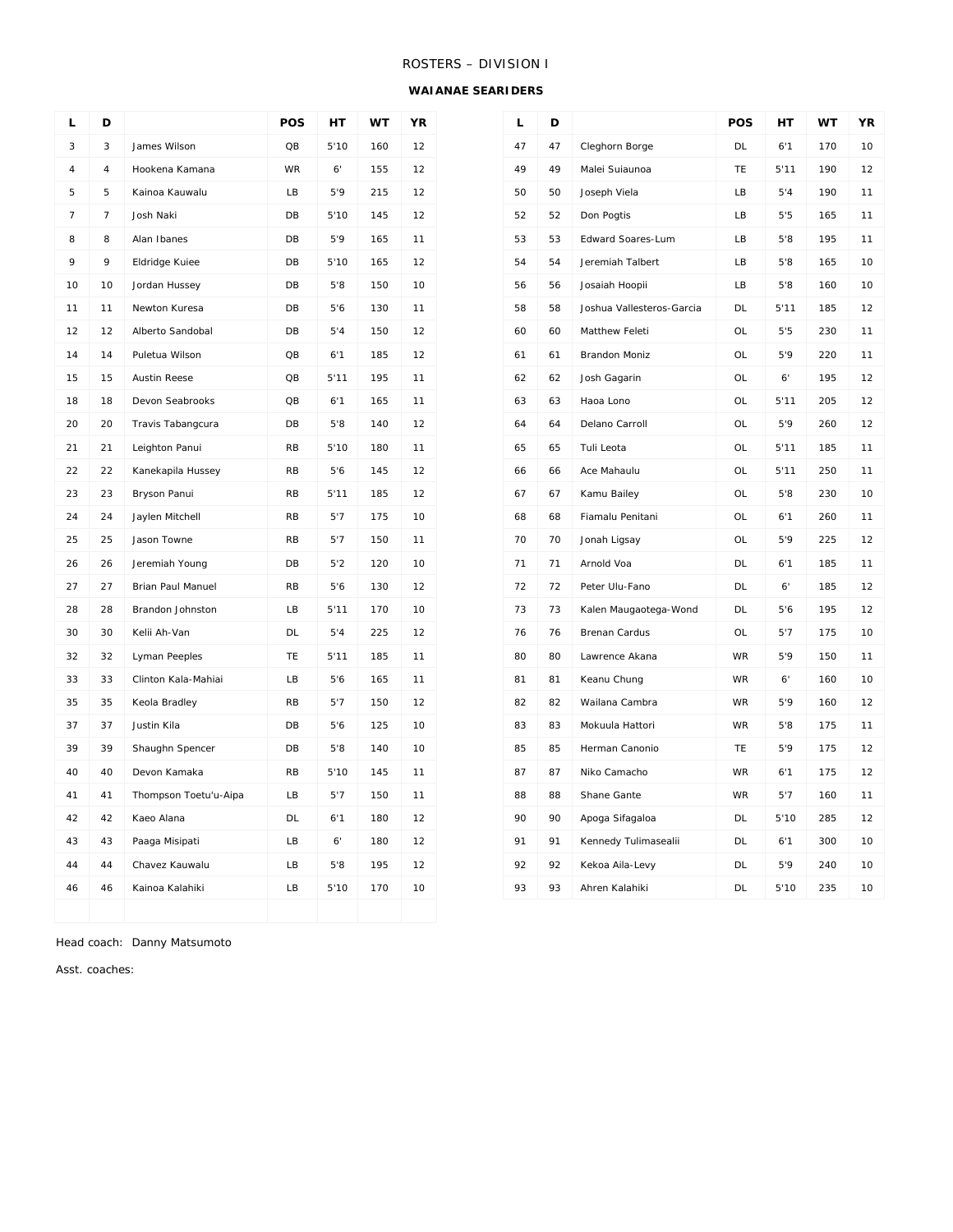# ROSTERS – DIVISION II

#### **IOLANI RAIDERS**

| #  |                   | YR | POS             | <b>HT</b> | <b>WT</b> | #  |                       | <b>YR</b> | POS       | <b>HT</b> | <b>WT</b> |
|----|-------------------|----|-----------------|-----------|-----------|----|-----------------------|-----------|-----------|-----------|-----------|
| 1  | Ammon Baldomero   | 12 | <b>RB</b>       | 5'9''     | 195       | 35 | Dylan Goto            | 12        | DB        | 5'4''     | 140       |
| 2  | Bret Christman    | 12 | WR              | 5'10"     | 180       | 36 | Maika Kealoha         | 11        | DB        | 5'7''     | 165       |
| 3  | Sam Lee           | 12 | <b>WR</b>       | 5'11"     | 160       | 37 | Logan Watanabe        | 12        | Slot      | 5'8''     | 145       |
| 4  | Sheldon Gallarde  | 11 | Slot            | 5'9''     | 190       | 40 | <b>Brandon Finger</b> | 11        | DB        | 5'8''     | 145       |
| 5  | Keahi Hogan       | 12 | DB              | 6'3''     | 185       | 41 | Jona Like-Uehara      | 11        | DL        | 6'1''     | 210       |
| 6  | Kody Mento        | 10 | <b>RB</b>       | 5'8''     | 165       | 43 | Schuyler Shigemura    | 11        | DB        | 5'7''     | 160       |
| 7  | Reid Saito        | 12 | DB              | 5'10"     | 180       | 44 | Reuben Sele           | 12        | DL        | 6'1''     | 200       |
| 8  | Addison Kogami    | 12 | DL              | 5'11"     | 215       | 45 | Matt Padaca           | 12        | LB        | 5'10"     | 180       |
| 9  | Trey Muraoka      | 11 | DB              | 5'6''     | 165       | 46 | Evan Teramoto         | 12        | DL        | 6'1''     |           |
| 10 | Andrew Okimura    | 10 | DB              | 5'10"     | 155       | 47 | Zach Padaca           | 10        | LB        | 5'8''     |           |
| 11 | Kevin Barayuga    | 12 | Slot            | 5'9"      | 160       | 48 | Drew Matsuura         | 11        | Slot      | 5'3''     |           |
| 12 | Josh Hannum       | 11 | QB              | 6'0"      | 200       | 49 | Justin Isobe          | 10        | LB        | 5'7''     |           |
| 14 | Reece Foy         | 10 | $\overline{OB}$ | 5'10"     | 155       | 50 | Micah Garrido         | 11        | OL        | 6'2''     |           |
| 18 | Josiah Situmeang  | 10 | QB              | 6'0"      | 185       | 51 | Brandon Kaiura        | 11        | OL        | 5'9''     |           |
| 19 | Jordan Lee        | 11 | <b>RB</b>       | 5'7''     | 155       | 54 | Tiras Koon            | 12        | <b>OL</b> | 6'0"      |           |
| 20 | Josiah Sukumaran  | 12 | WR              | 6'3''     | 190       | 55 | Dave Miyamoto         | 11        | OL        | 6'0"      |           |
| 21 | Cody Petro-Sakuma | 12 | LB              | 5'7''     | 175       | 60 | Jordan Shimoda        | 11        | OL        | 5'8''     |           |
| 22 | Jaren Nakamura    | 12 | <b>DB</b>       | 5'7''     | 145       | 62 | Max Maneafaiga        | 10        | DL        | 5'6''     |           |
| 23 | Trevyn Tulonghari | 12 | WR              | 6'1''     | 185       | 63 | Mike Miyamoto         | 11        | LB        | 5'9''     |           |
| 24 | Kyle Pang         | 11 | DB              | 5'5''     | 125       | 65 | Ryo Chow              | 12        | OL        | 5'11"     |           |
| 25 | Geovar Agbayani   | 11 | DB              | 5'4''     | 140       | 66 | Matthew Noguchi       | 11        | OL.       | 5'8''     |           |
| 26 | Kasey Takahashi   | 11 | Slot            | 5'5''     | 150       | 70 | Rhys Ishihara         | 11        | OL        | 5'9''     |           |
| 27 | Dyllon Sue        | 11 | DB              | 5'7''     | 175       | 77 | Tyler Tokunaga        | 12        | OL        | 5'7''     |           |
| 28 | Kyle Makishima    | 10 | DB              | 5'7''     | 135       | 80 | Maxx Taga             | 12        | DL        | 5'6''     |           |
| 29 | Dane Arakawa      | 11 | Slot            | 5'8''     | 140       | 83 | Adam Fong             | 10        | WR        | 5'11"     |           |
| 32 | Scott Tan         | 11 | LB              | 5'9''     | 195       | 85 | Tanner Nishioka       | 10        | <b>WR</b> | 5'11"     |           |
| 33 | Austin Gima       | 11 | LB              | 5'8''     | 180       | 88 | Austin Slade-Matautia | 12        | DL        | 6'2''     |           |
| 34 | Joshua Conlan     | 10 | DB              | 5'7''     | 160       |    |                       |           |           |           |           |

Head coach: Wendell Look

Asst. coaches: Brian Ah Yat, Matt Alices, Sam Cropsey, Gary Kaneshiro, Joel Lane, Chris Naeole, John Stepien, Glenn Takara, DJ Tano, Delbert Tengan